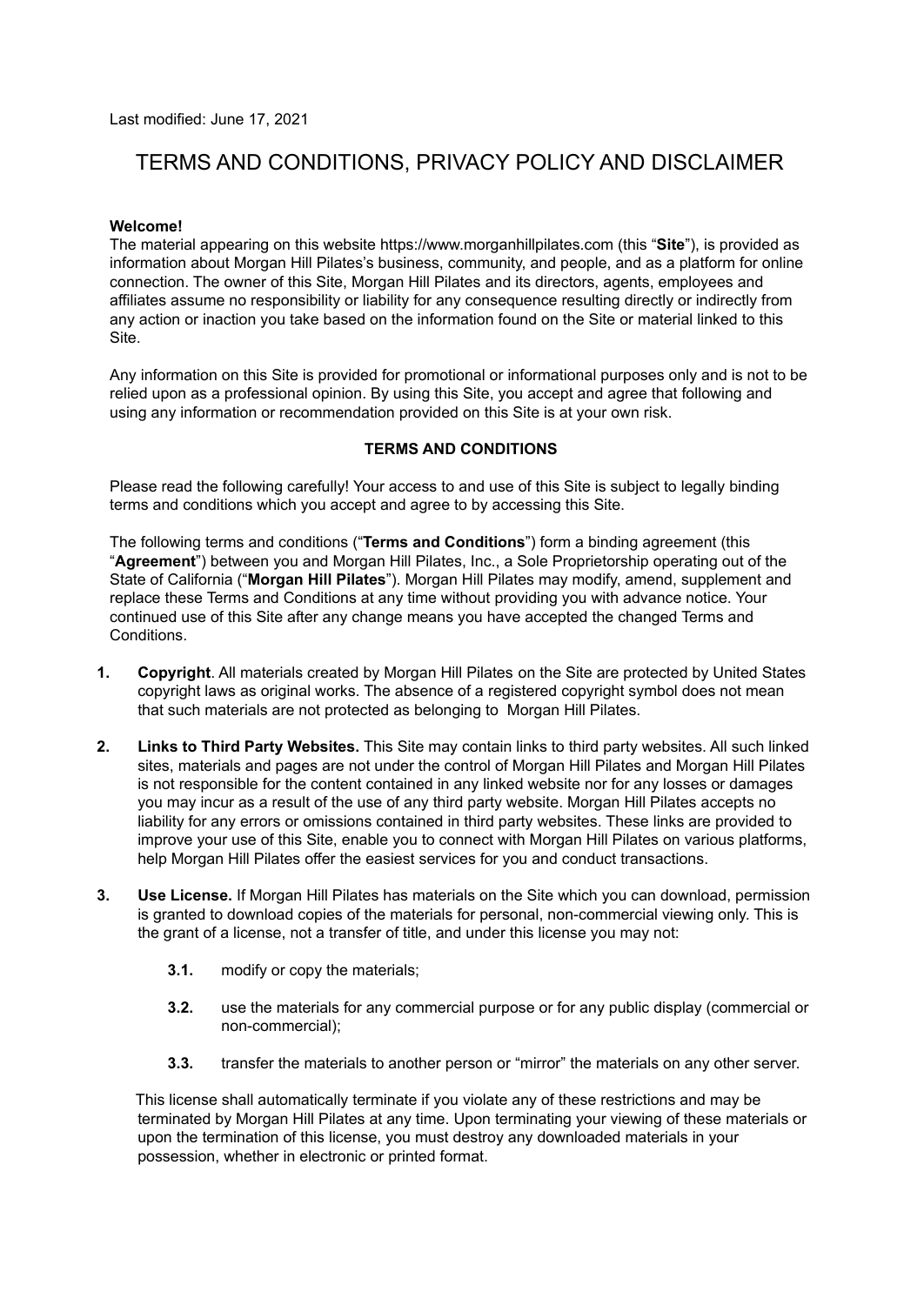- **4. Refunds.** Our refund policy for any of the services or products sold on the Site is as follows: All sales are final.
- **5. Disclaimer.** Our goal is to share information in an informative, open, and honest way. That being said, any information and services provided on or through the Site is for informational and educational purposes only. What we share is the opinion and perspective of Morgan Hill Pilates. The information and education is not intended or implied to supplement or replace professional advice. Before taking any action, please make sure you consult with a professional.
- **6. No Guarantees**. We make **no guarantees** about any particular results or benefits that you'll get from our Site, our products or services. We will do everything to give you the tools to succeed, but we make no guarantees. We cannot be any more clear about this: we make no promises regarding results and make no guarantees whatsoever.
- **7. Site Terms of Use Modifications.** Morgan Hill Pilates may revise these Terms and Conditions for its Site at any time without notice. By continuing to use the Site after Morgan Hill Pilates modifies this Agreement, you are agreeing to be bound by the updated version of this Agreement.
- **8. Limitation of Liability.** In no event shall Morgan Hill Pilates or its affiliates be liable for any damages (including, without limitation, damages for loss of data or profit, or due to business interruption) arising out of the use or inability to view or use the materials or content on the Site, even if Morgan Hill Pilates has been notified orally or in writing of the possibility of such damage.
- **9. Choice of Laws and Venue.** The parties agree to irrevocably submit all claims relating to Morgan Hill Pilates's Site to the exclusive jurisdiction of the courts of the State of California without regard to its conflict of law provisions.
- **10. Indemnity.** As a condition of your use of this Site, you indemnify Morgan Hill Pilates and its directors and affiliates from and against any and all liabilities, expenses (including legal fees) and damages arising out of claims resulting or arising from your use of this Site.
- **11. Entire Agreement.** These Terms and Conditions and any other legal notices, policies and guidelines of Morgan Hill Pilates linked to these Terms and Conditions or contained on this Site constitute the entire agreement between you and Morgan Hill Pilates relating to your use of this Site and supersede any prior understandings or agreements (whether oral or written), claims, representations, and understandings of the parties regarding such subject matter. This Agreement may not be amended or modified except by Morgan Hill Pilates. If for any reason a court of competent jurisdiction finds any provision or portion of these Terms and Conditions to be unenforceable, that portion or provision shall be enforced to the maximum extent permissible so as to effectuate the intent of the parties as reflected by that provision, and the remainder of these Terms and Conditions shall continue in full force and effect. Failure by Morgan Hill Pilates to enforce or exercise any provision of these Terms and Conditions shall not constitute a waiver of that right. Paragraph headings are for reference only.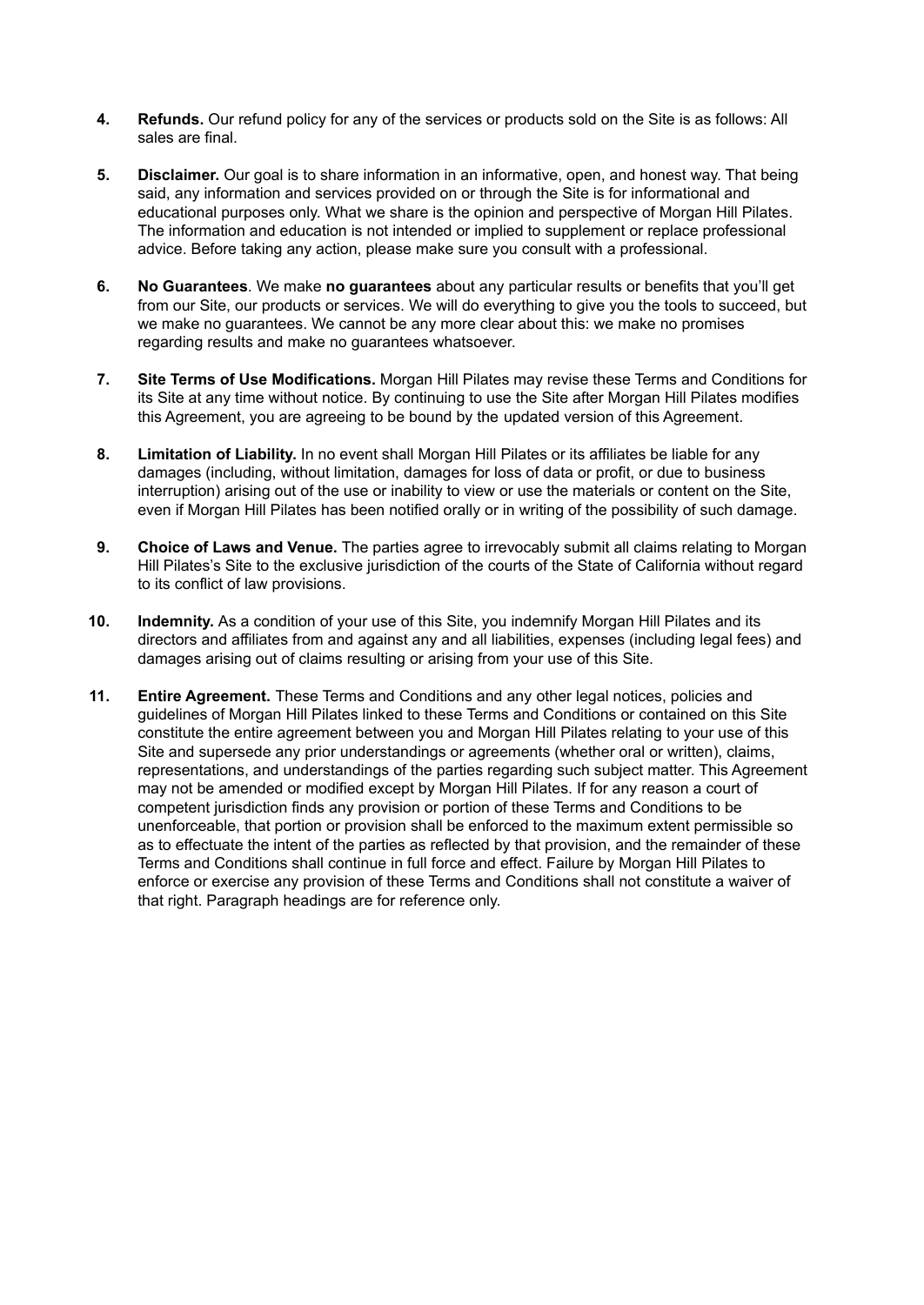## **PRIVACY POLICY**

Morgan Hill Pilates understands how important your privacy is. This privacy policy (the "**Privacy Policy**") sets out the privacy policies and practices for Morgan Hill Pilates, Inc. and its subsidiaries and affiliates (collectively, " **Morgan Hill Pilates**") with respect to how Morgan Hill Pilates collects your personal information. It also describes how Morgan Hill Pilates maintains, uses, and discloses personal information. This Privacy Policy applies to information collected from you by Morgan Hill Pilates via the Site. This Privacy Policy also sets out how you can access certain information that Morgan Hill Pilates may collect about you.

In this Privacy Policy, personal information means information about an individual whose identity is apparent or can be reasonably ascertained from the information as further defined under applicable privacy laws ("**Personal Information**").

Please note that the Site may contain links to other third-party websites that are not controlled or operated by Morgan Hill Pilates. All of these third parties are listed in section 4.4 of this Agreement. This Privacy Policy does not apply to such third-party websites, and Morgan Hill Pilates is not responsible for the content of such third-party websites or the privacy practices of such third parties. Morgan Hill Pilates encourages you to request and review the privacy policies of any third parties upon disclosing your Personal Information to such parties or when visiting such third-party websites.

- **1. Consent of Collection of Information.** By submitting Personal Information to Morgan Hill Pilates and its Site or any of its service providers, you agree and consent to the collection of your Personal Information and consent to the use, disclosure and transfer of your Personal Information in accordance with the provisions of this Privacy Policy. You may always refuse or withdraw your consent by contacting Morgan Hill Pilates at info@morganhillpilates.com. You understand that if you withdraw your consent, Morgan Hill Pilates may not be able to continue to offer its services and provide its information to you.
- **2. Children Under 18.** The Site is not intended for children under eighteen (18) years of age. No one under age 18 may provide any Personal Information to or on the Site. Morgan Hill Pilates does not knowingly collect Personal Information from children under 18. If you are under 18, do not use or provide any information on the Site or through any of its features, register on the Site, make any purchases through the Site, use any of the interactive or public comment features of the Site, or provide any information about yourself to us, including your name, address, telephone number, email address, or any screen name or user name you may use. If Morgan Hill Pilates learns we have collected or received Personal Information from a child under 18 without verification of parental consent, we will delete that information. If you believe Morgan Hill Pilates might have any information from or about a child under 18, please contact us at info@morganhillpilates.com.
- **3. Revisions to this Privacy Policy.** Morgan Hill Pilates reserves the right, in Morgan Hill Pilates's sole discretion, to change, modify, add or remove portions of this Privacy Policy at any time and from time to time, without prior notice to you. Morgan Hill Pilates will treat your continued use of the Site following such revision as your acceptance of the revised terms. All revisions will be posted to the Site and will apply to any Personal Information collected on or after the date posted. Morgan Hill Pilates will obtain the necessary consents required under applicable privacy laws if it seeks to collect, use or disclose your Personal Information for purposes other than those to which consent has been obtained, unless otherwise required or permitted by law.

## **4. What Personal Information does Morgan Hill Pilates collect and how is it processed?**

**4.1 What do we collect?** Morgan Hill Pilates may directly collect your name, address, phone number and email address. There may be other information you provide but that will not be collected by Morgan Hill Pilates and instead will be collected by the third parties Morgan Hill Pilates works with as outlined in 4.4.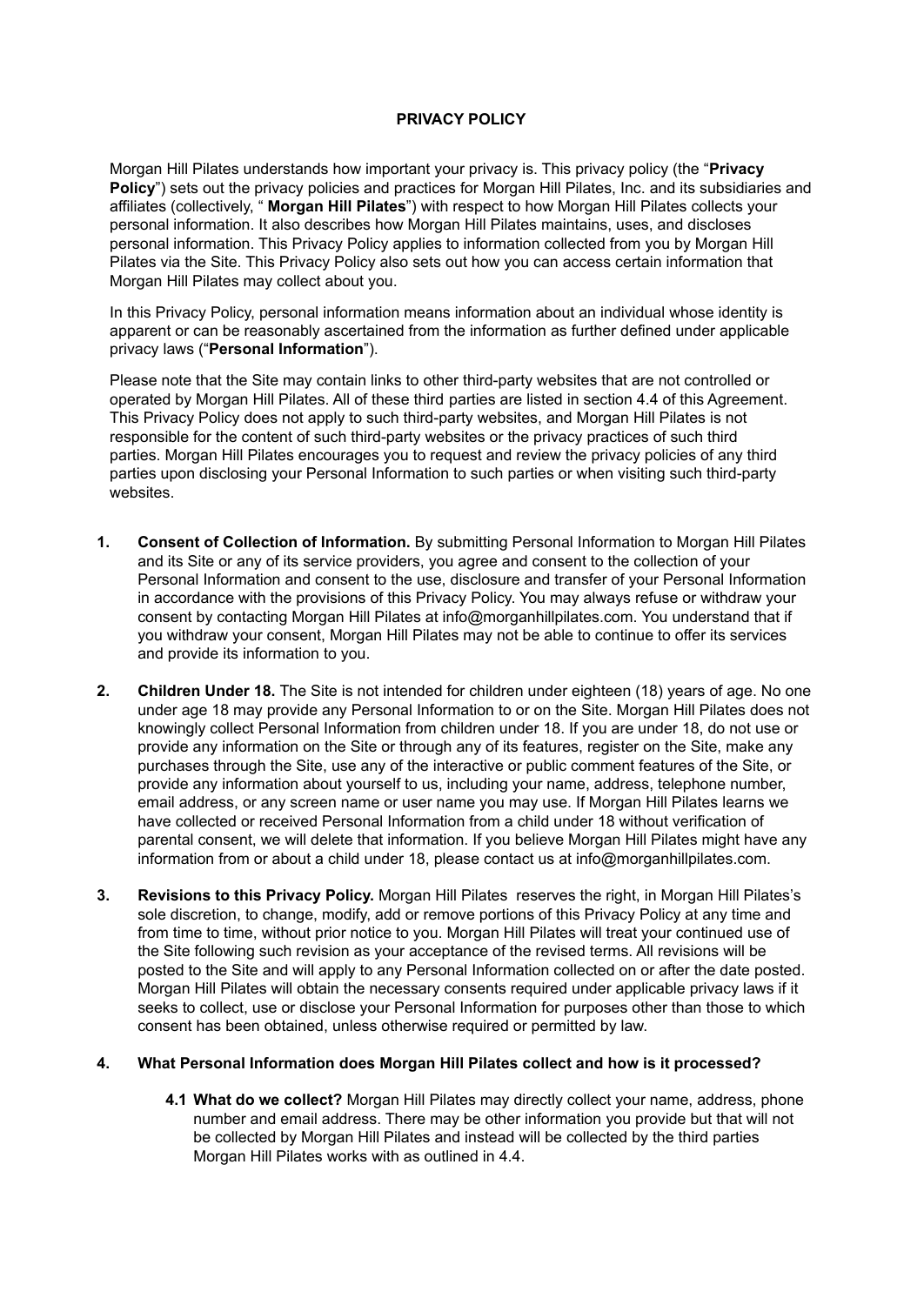- **4.2 Email.** We may send you a newsletter or other promotional materials through email. We will only contact you through our newsletter for promotional or informational purposes. Subscribing to our newsletters is optional and you will always be able to unsubscribe.
- **4.3 Phone Number.** We may collect your phone number and we may contact you via phone to contact you or if we feel there is information which would be beneficial to share with you. In accordance with everything outlined in this Privacy Policy, if you do not want to be reached by phone, you can ask us not to contact you via phone or you can choose not to share your phone number.
- **4.4 Third Parties.** Morgan Hill Pilates may work with third party applications in order to provide you with the best services on the Site. These organizations may collect Personal Information from you in order to provide you with the services, including your name and contact information. Specifically, the third parties Morgan Hill Pilates may work with on the Site are listed below. We've included links to their privacy policies to ensure you are comfortable using them.
	- **4.4.1** MailChimp: https://mailchimp.com/legal/privacy/,
	- **4.4.2** Facebook: https://www.facebook.com/full\_data\_use\_policy,
	- **4.4.3** Youtube: https://www.youtube.com/static?gl=CA&template=terms,
	- **4.4.4** Instagram: https://help.instagram.com/402411646841720,
	- **4.4.5** Zoom: <https://zoom.us/privacy>
	- **4.4.6** Mindbody: https://company.mindbodyonline.com/legal/privacy-policy
- **5. How will Morgan Hill Pilates use your Personal Information?** Your Personal Information will be used to provide you with promotional and informative materials and offers and deliver the products and services you can purchase or subscribe to from the Site. Specifically:
	- **5.1.** Your credit card information will not be kept by Morgan Hill Pilates but instead by one of the third parties listed in section 4.4 above;
	- **5.2.** Your name and e-mail address are collected but will not actually be stored on the Site. Any information captured will be processed through third party websites in section 4.4 above;
	- **5.3.** Your phone number may be used to contact you via phone if there is information we would like to share which we feel would benefit you;
	- **5.4.** If you subscribe to our newsletter your Personal Information will be used to send the newsletter to you;
	- **5.5.** If we send you the Newsletter for marketing purposes, we will send you emails about promotions, special events and other information. You can opt not to receive these emails from us by either clicking "unsubscribe" at the bottom of the email when you receive it or by sending an email that includes your email address and a request that you not receive our promotional emails;
	- **5.6.** We may use your Personal Information to respond when you submit a question or suggestion to us, or when you request assistance regarding a service or product you purchased.
	- **5.7.** We may share your information if we believe in good faith that disclosure of your information is required to protect your safety or the safety of others, to investigate a fraud, or to respond to a government, judicial or other legal request or to comply with the law;
	- **5.8.** We may also share certain aggregated, anonymized information with a third-party provider in order to assist us in improving the Site.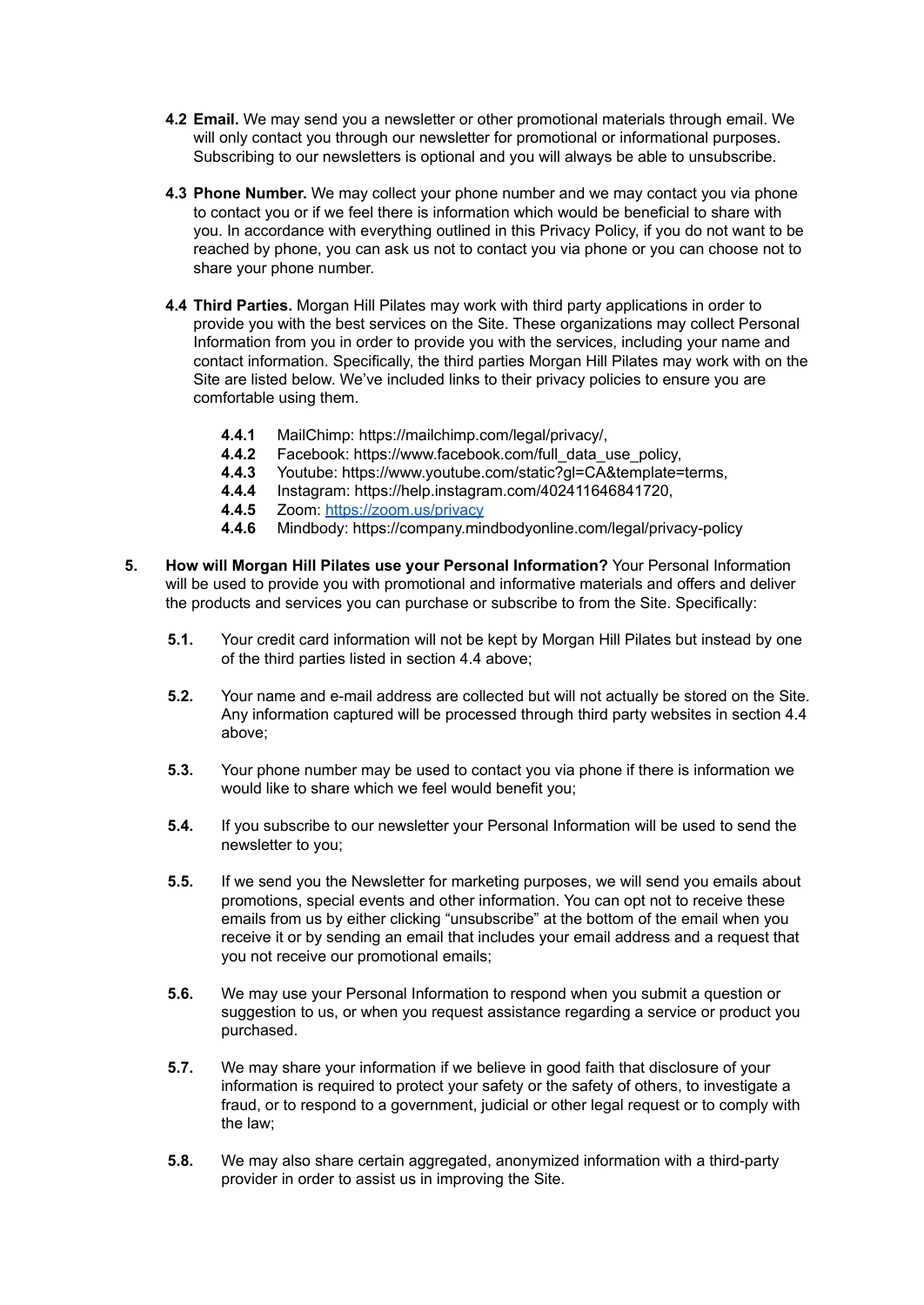- **6. Storing Your Personal Information.** Morgan Hill Pilates's web service may store your Personal Information when you interact with the Site. **Morgan Hill Pilates will be happy to delete any of your Personal Information that it holds upon a written request made by you.** Your Personal Information will be safely disposed of by Morgan Hill Pilates.
- **7. Storing Your Phone Number.** Your phone number will be kept in the phone or contacts database of Morgan Hill Pilates and associates. Wherever it is stored, it will always be protected with a password and will never be shared with third parties without your permission.
- **8. We Play by The Rules.** The Site and Morgan Hill Pilates abide by all relevant United States federal and State privacy laws in all aspects of our operations. This Privacy Policy is also compliant with GDPR and CCPA regulations. If you have any questions about our legal compliance, feel free to reach out to info@morganhillpilates.com.
- **9. Do Not Track Signals**. Morgan Hill Pilates currently does not recognize or respond to browser-initiated Do Not Track (DNT) signals, as the Internet industry is currently still working on Do Not Track standards and there is no accepted standard on how to respond to such signals.
- **10. Analytics.** The Site keeps the following information from your visits to our webpage:
	- **10.1.** Visitor information to improve our customer engagement which tells us where and when people visit the Site and how long they stay there; and
	- **10.2.** IP information for website and server security.
- **11. Cookies.** The Site uses 'cookies' to keep a record of the number of times you've visited the Site and how you interacted with the Site during each visit. In addition to this, the Site also uses cookies which are not absolutely essential for your use of the Site. Your continued use of the Site serves as consent for these cookies.
	- **11.1.** A cookie is a small text file that gets sent by the servers of the Site to your hard drive and can only be read and interpreted by the Site's servers. No Personal Information is stored in the cookie and there is nothing on it which can identify you personally.
	- **11.2.** Cookies have an important function in how you interact while visiting the Site, ensuring the usability of the Site's different features, helping the Site understand your preferences, and thus can improve your experience on the Site. If you do not want cookies from the Site, simply adjust the settings in your web browser to disable cookies. This may change the way you access the Site and may also render some of the Site's features unusable, but of course it is your choice to do so.
- **12. Disclosure of Personal Information.** Morgan Hill Pilates will NEVER sell or license any Personal Information we collect from you. Morgan Hill Pilates is not liable for any disclosure of your Personal Information by any third party, particularly the ones outlined in section 4.4 above. By purchasing the services and products offered by Morgan Hill Pilates, you agree to be bound to and consent to the provisions of our third parties' privacy policies. In the event that Morgan Hill Pilates changes its practices, you will be notified and you will be able to opt-out of Morgan Hill Pilates using your Personal Information by contacting us at info@morganhillpilates.com.
- **13. Choice of Laws and Venue.** This Privacy Policy and the use of the Site are governed by the laws of the United States and the State of California. The parties agree to irrevocably submit all claims to the exclusive jurisdiction of the courts of the State of California. If a dispute arises, we agree to first resolve it through binding arbitration to take place in the State of California.
- **14. Your Consent.** By choosing to provide Morgan Hill Pilates with your Personal Information you are consenting to its collection, use and disclosure in accordance with the principles outlined in this Privacy Policy. **If you are under the age of 18, you must not provide any Personal Information to us without the consent of your parent or guardian, or as otherwise provided for by applicable law.**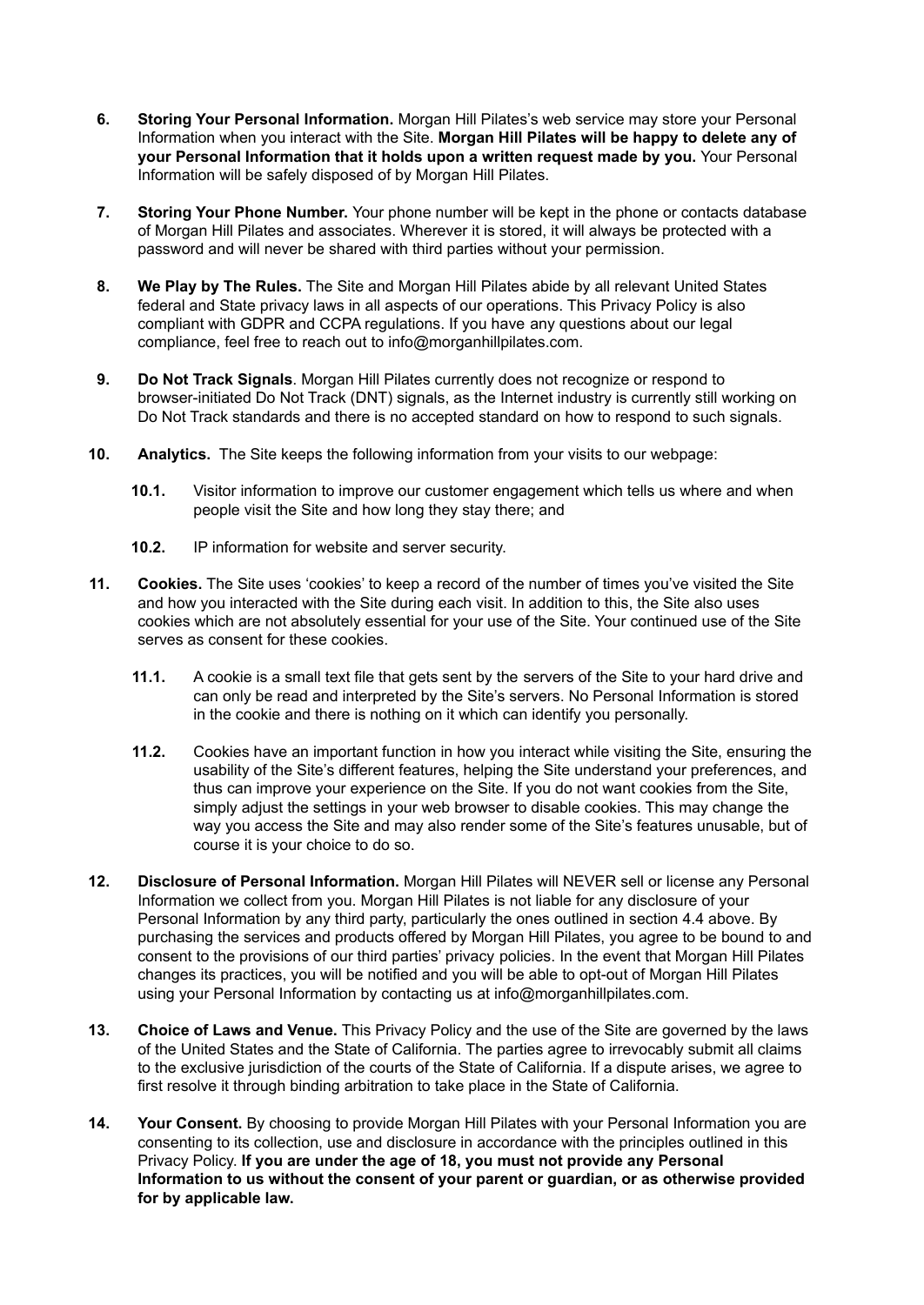- **15. Protecting Your Privacy.** Morgan Hill Pilates is committed to protecting your privacy. Security measures, such as using passwords on servers and computers, and locked cabinets where Personal Information is stored have been adopted to protect your Personal Information against loss or theft, unauthorized access, disclosure, copying, use or modification. Online transactions are completed using third party applications outlined in section 4.4 above. Please refer to the third parties' privacy policies, of which links have been provided above, for clarification on how your transaction and Personal Information will be handled. Morgan Hill Pilates makes no promises, warranties or representations about the manner in which your Personal Information is handled by third parties and bears no liability whatsoever for their use of them.
- **16. Verifying your Identity.** Morgan Hill Pilates will ask you to verify your identity when you contact us or submit a request regarding your Personal Information. Morgan Hill Pilates will ask you to provide sufficient information that allows us to reasonably verify that you are the person who we collected Personal Information about.
- **17. The Internet Can Be Sketch.** The internet is, by its nature, inherently open and subject to interception of information. We cannot guarantee that the information you provide to Morgan Hill Pilates over the internet or otherwise will not be intercepted by third parties while it is being communicated by means that are outside of Morgan Hill Pilates's control.
- **18. Verifying and Amending Your Personal Information.** Morgan Hill Pilates tries to ensure that all Personal Information about you that is in our possession is accurate, complete and up-to-date. Please contact us at info@morganhillpilates.com to advise us of any changes to your Personal Information. You may request access to the Personal Information held by Morgan Hill Pilates at any time or seek to make corrections to it.
- **19. Resolving your concerns.** If you have any questions or concerns about Morgan Hill Pilates's Personal Information collection, use and disclosure practices, please let us know at info@morganhillpilates.com and we will do our best to help you.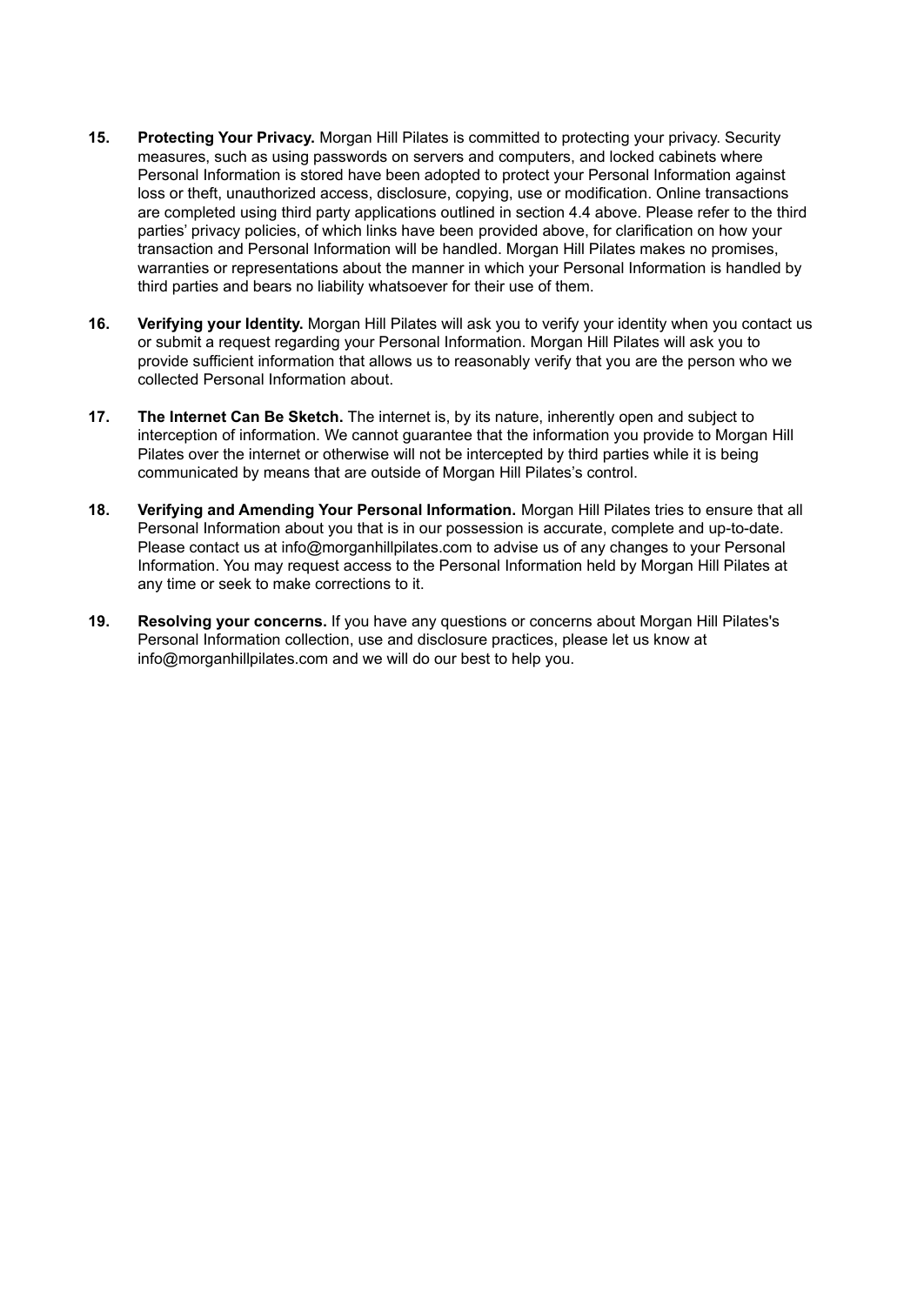## **DISCLAIMER**

This Disclaimer (the "**Disclaimer**"), in concert with our Terms and Conditions and Privacy Policy determine the rules of how you can use this Site and any of Morgan Hill Pilates's social media profiles, and how you access our content and services, either as a paying customer or simply a website visitor.

- **1. Qualifications**. Morgan Hill Pilates and its operators may hold the following qualifications and professional certifications related to Morgan Hill Pilates: Pilates Certification. Morgan Hill Pilates makes no representations to hold any other qualifications or representations outside of this.
- **2. Not Professional Advice.** Nothing shared on this Site by Morgan Hill Pilates is professional advice. This is simply a compilation of content and services that Morgan Hill Pilates is providing. Morgan Hill Pilates and its services are not a substitute for professional advice or diagnosis. Please seek professional advice before engaging with our services and clearly understand that Morgan Hill Pilates's services are not a substitute for professional advice.
- **3. YouTube Disclaimer.** In engaging with the content and videos shared onMorgan Hill Pilates's Youtube [\(https://www.youtube.com/channel/UC0XtgLboDXfH1x2nNP4Ps8Q\)](https://www.youtube.com/channel/UC0XtgLboDXfH1x2nNP4Ps8Q), you hereby release Morgan Hill Pilates from any liability related to any injuries or issues which may arise from engaging with, participating in, or viewing this content. YOU ARE RESPONSIBLE FOR YOUR OWN ACTIONS WHEN ACCESSING THIS CONTENT. This content is posted for educational and informational purposes only and is not tailored to you specifically in any way. Please note that this content is simply Morgan Hill Pilates's interpretation and approach, and that Morgan Hill Pilates makes no representations about its efficacy and does not promise or guarantee any specific results. Please feel free to connect with Morgan Hill Pilates to ask us any questions. All communications should be directed to info@morganhillpilates.com.
- **4. Social Media.** This Disclaimer applies to Morgan Hill Pilates's Site, content, services, and all social media. Specifically:
	- **4.1.** Instagram: @mh\_pilates
	- **4.2.** Facebook: Morgan Hill Pilates
- **5. No Guarantees**. You understand that Morgan Hill Pilates makes no guarantees whatsoever regarding any results based on any action or inaction based on the information we share or services we provide through the Site. At the end of the day, we will not be responsible or make any promises for what will happen in your life and health.
- **6. Intention.** The intention of the information we share and post on the Site is for informational and promotional purposes only.
- **7. Not a Client**. By accessing and using the Site, there is no client-professional relationship created between you and Morgan Hill Pilates. You will only be a client once we enter into an agreement regarding the services or when you sign a contract that we send to you, thereby officially creating a professional-client relationship. We hope to work together with you soon, but until we sign an agreement together, you are not a client. By continuing to use the Site, you acknowledge that for the moment, we are just pals.
- **8. Mistakes.** We are committed to doing our best. All of the content we put on the Site is intended to be as accurate as possible and to be as helpful as possible in providing you our content and services. That being said, please understand that we are human and can make mistakes, and there is a chance (albeit very small) that information on the Site may be inaccurate. If this happens, we will rectify it as soon as it comes to our attention! We will never intentionally mislead you and we are committed to providing you with the best content and services. If you have any issues with this, you are always welcome to stop using the Site.